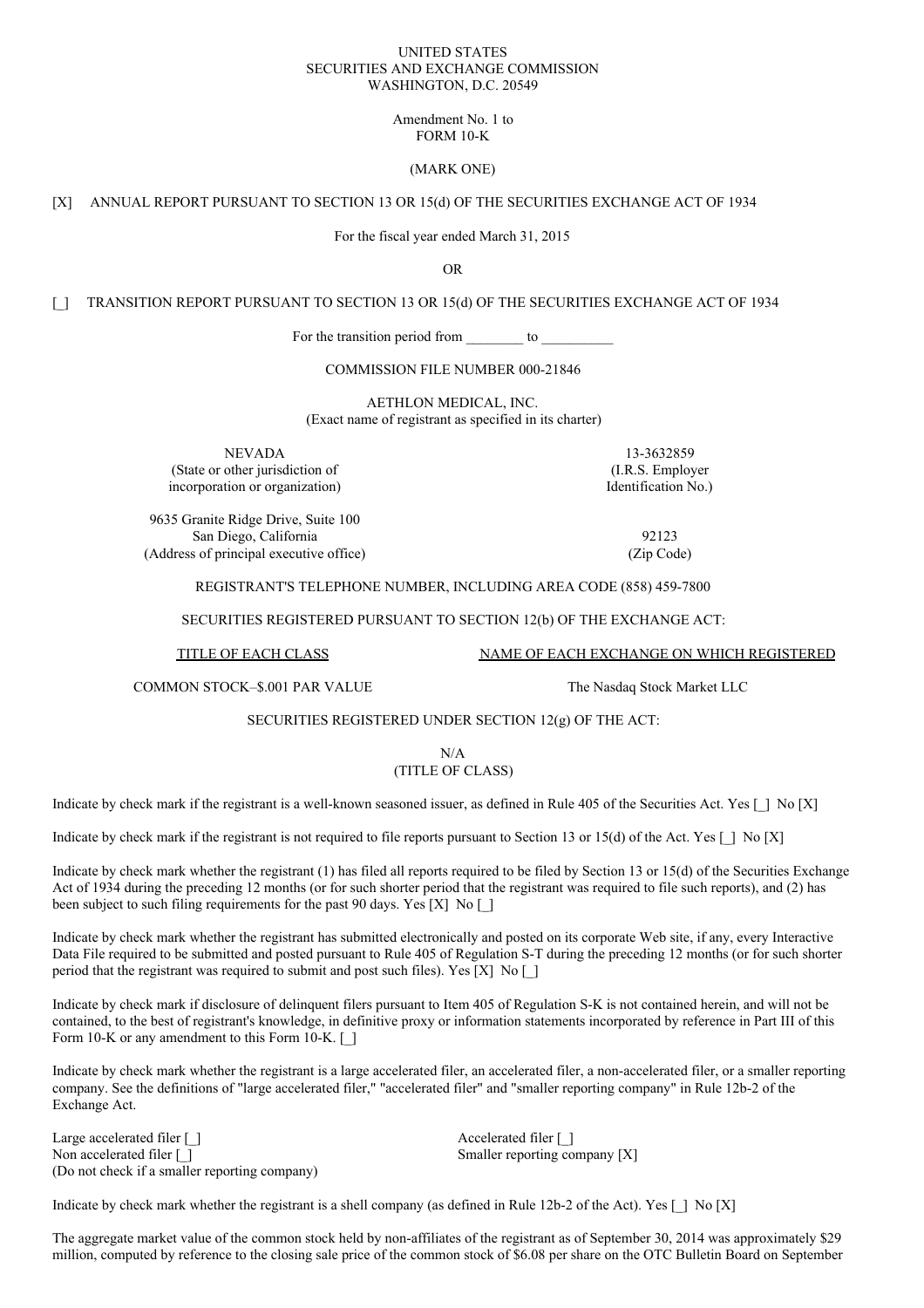30, 2014. Shares of common stock held by each executive officer and director and by each person who owns 10% or more of the outstanding common stock have been excluded in that such persons may be deemed to be affiliates. The determination of affiliate status is not necessarily a conclusive determination for other purposes.

The number of shares of the common stock of the registrant outstanding as of June 25, 2015 was 7,610,344.

Explanatory Note: On April 14, 2015, the registrant completed a 1-for-50 reverse stock split. Accordingly, the registrant's authorized common stock was reduced from 500,000,000 shares to 10,000,000 shares, and each 50 shares of outstanding common stock held by stockholders were combined into one share of common stock. This Form 10-K reflects, and the accompanying consolidated financial statements and accompanying notes have been retroactively revised to reflect, such reverse stock split as if it had occurred on April 1, 2013. All shares and per share amounts have been revised accordingly.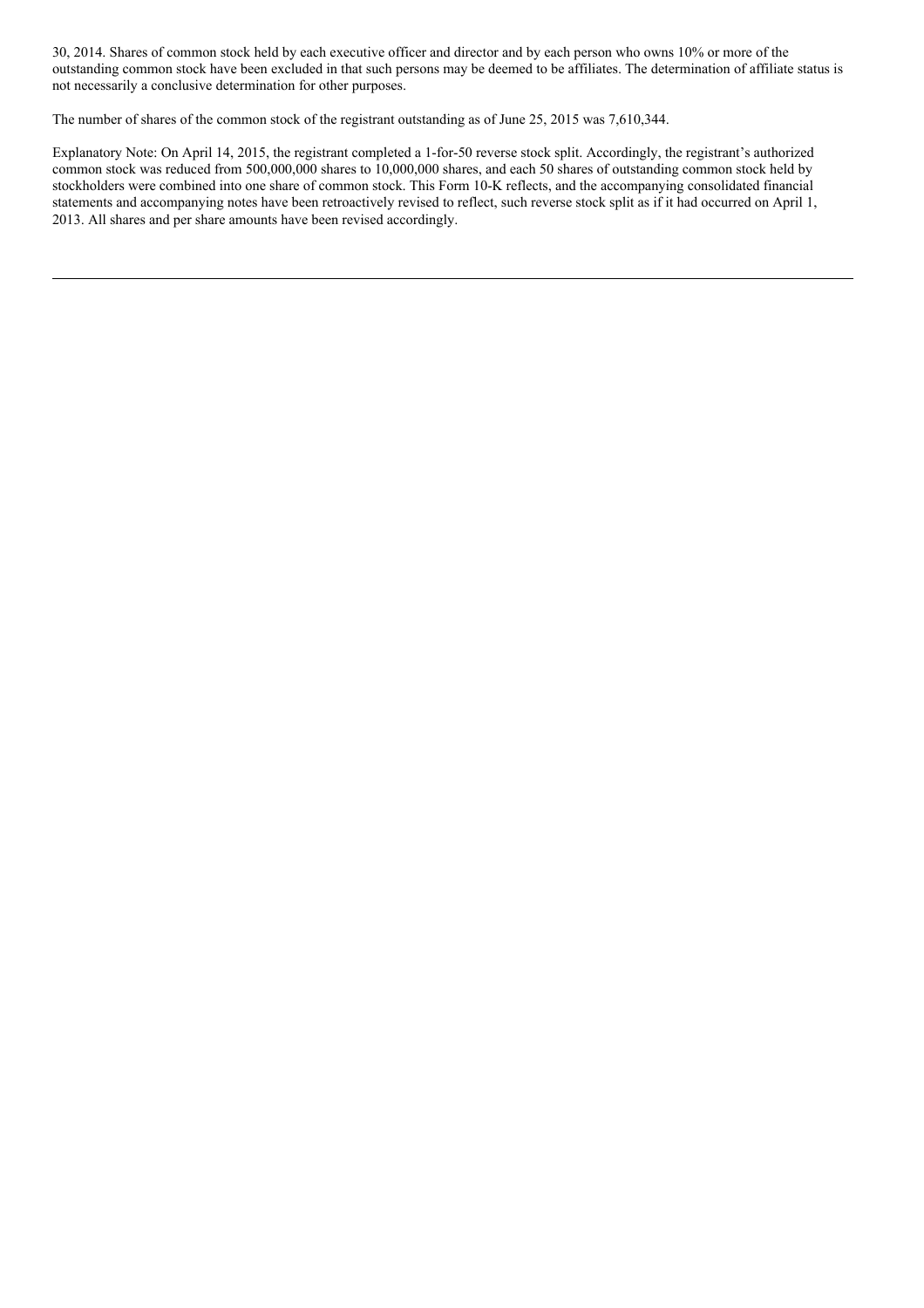# **EXPLANATORY NOTE TO AMENDMENT NO. 1**

This Amendment No. 1 to the Annual Report on Form 10-K is being filed solely to furnish in their entirety the Interactive Data files as Exhibit 101, in accordance with Rule 405 of Regulation S-T. Certain of the Interactive Data files were inadvertently not filed on June 26, 2015 due to a filing transmission error. In addition, the cover page has been updated to reflect that The Nasdaq Stock Market LLC is now the exchange on which Registrant's common stock is traded effective July 13, 2015, and to reflect that Registrant's common stock is now registered under Section 12(b) of the Exchange Act of 1934, as amended. No other changes are being made to the Form 10-K, as originally filed on June 26, 2015.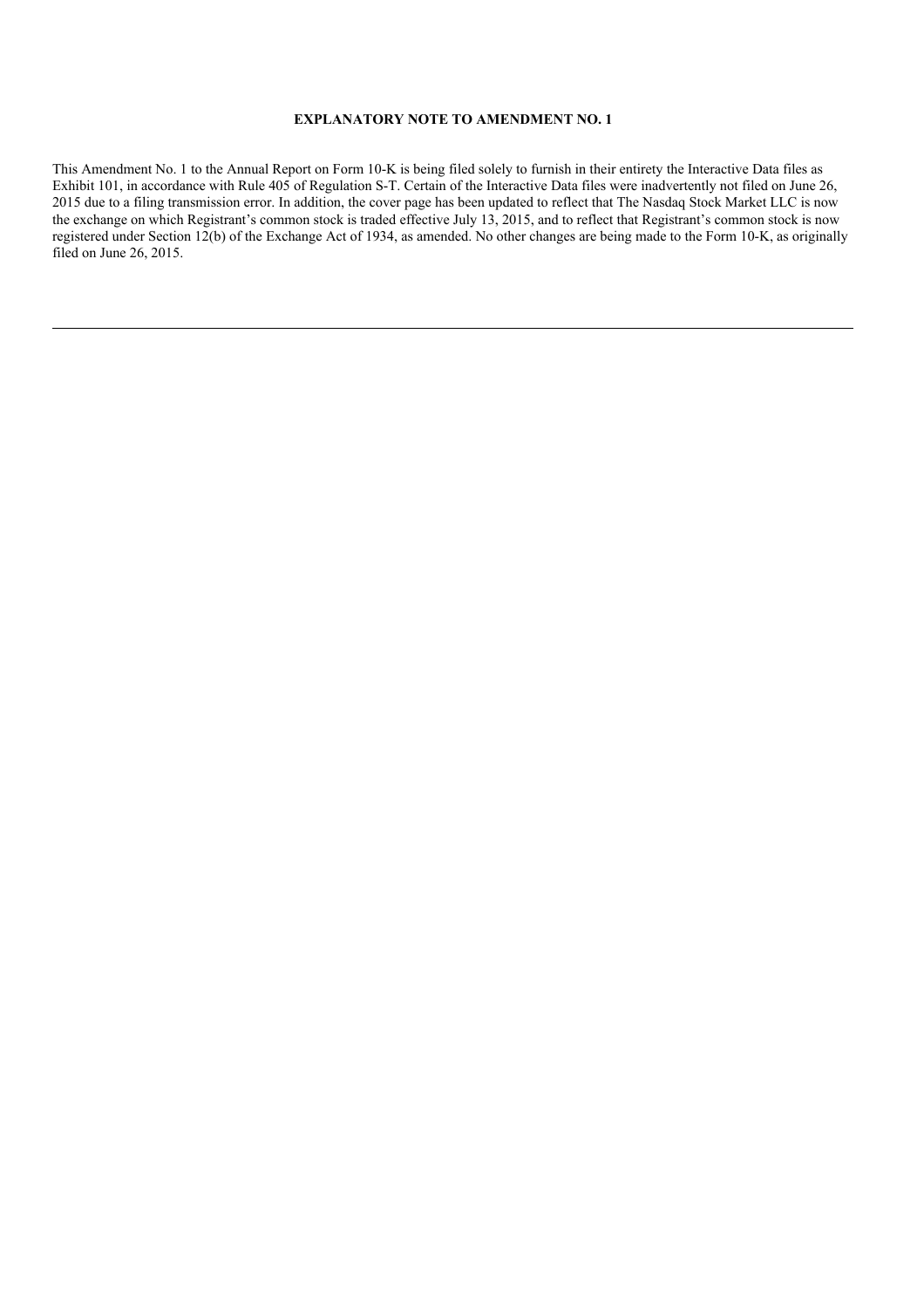# **PART IV - OTHER INFORMATION**

# **ITEM 15. EXHIBITS, FINANCIAL STATEMENTS**

| 101.INS | <b>XBRL Instance Document</b>            |
|---------|------------------------------------------|
| 101.SCH | <b>XBRL Schema Document</b>              |
| 101.CAL | XBRL Calculation Linkbase Document       |
| 101.DEF | <b>XBRL Definition Linkbase Document</b> |
| 101.LAB | <b>XBRL Label Linkbase Document</b>      |
| 101.PRE | XBRL Presentation Linkbase Document      |